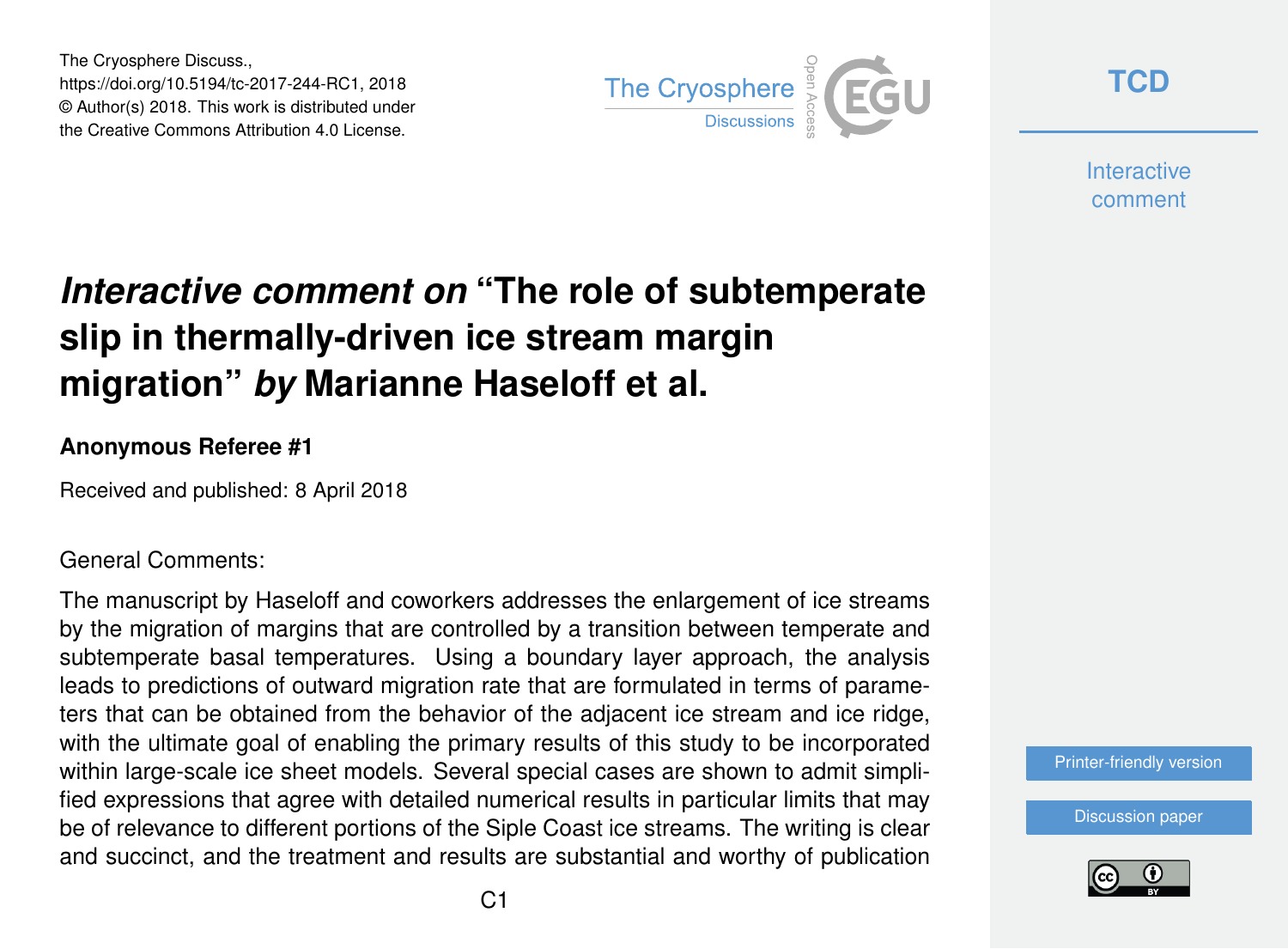without major revisions.

Specific Comments:

The analysis is very involved and appears to be technically sound. To further improve the utility of this work and its reception by the broader community, I strongly encourage minor revisions that are aimed at providing further context and physical insight. A dense mathematical treatment is no doubt warranted, but some brevity could be sacrificed to improve the communication of this substantial effort. For example, consider enlightening the audience as to why the focus is on ice stream enlargment rather than the more general case  $-$  (e.g., is it considered that a narrowing of ice stream width is less relevant or is it a harder problem for some reason?) the title does not reflect this one-sided focus. How were the particular parameter values listed at the bottom of table 1 chosen and where might they be considered relevant (or what ranges of values might be considered typical)? Figure 10 illustrates three different regimes of behavior, which is hepful, but some brief discussion of the likely importance of these different cases could be beneficial. The mathematics is interesting, but the physical insight it provides is what makes the effort worthwhile and this aspect of the paper could be improved.

In the heat balance treatment, it appears that the bed is ice free and so can warm from subtemperate to temperate conditions without latent heat effects. If the physical situation were different, I would have anticipated that this would strongly retard the rate of margin migration. Some further explanation should be provided for why only sensible heat need be considered beneath the ridge. Similarly, in the description surrounding Figure 3, I found the discussion surrounding the enthalpy gradient model unsatisfying. To be clear, are the contours in panels c, g, and h showing ice at +3C? Perhaps a brief discussion in the supplementary information might be used to outline why its okay once again to neglect latent heat.

What is it about Vm<0 that necessitates a different treatment strategy? I understand that there has been a deliberate decision to focus on cases with Vm>0, but it would be

### **[TCD](https://www.the-cryosphere-discuss.net/)**

**Interactive** comment

[Printer-friendly version](https://www.the-cryosphere-discuss.net/tc-2017-244/tc-2017-244-RC1-print.pdf)

[Discussion paper](https://www.the-cryosphere-discuss.net/tc-2017-244)